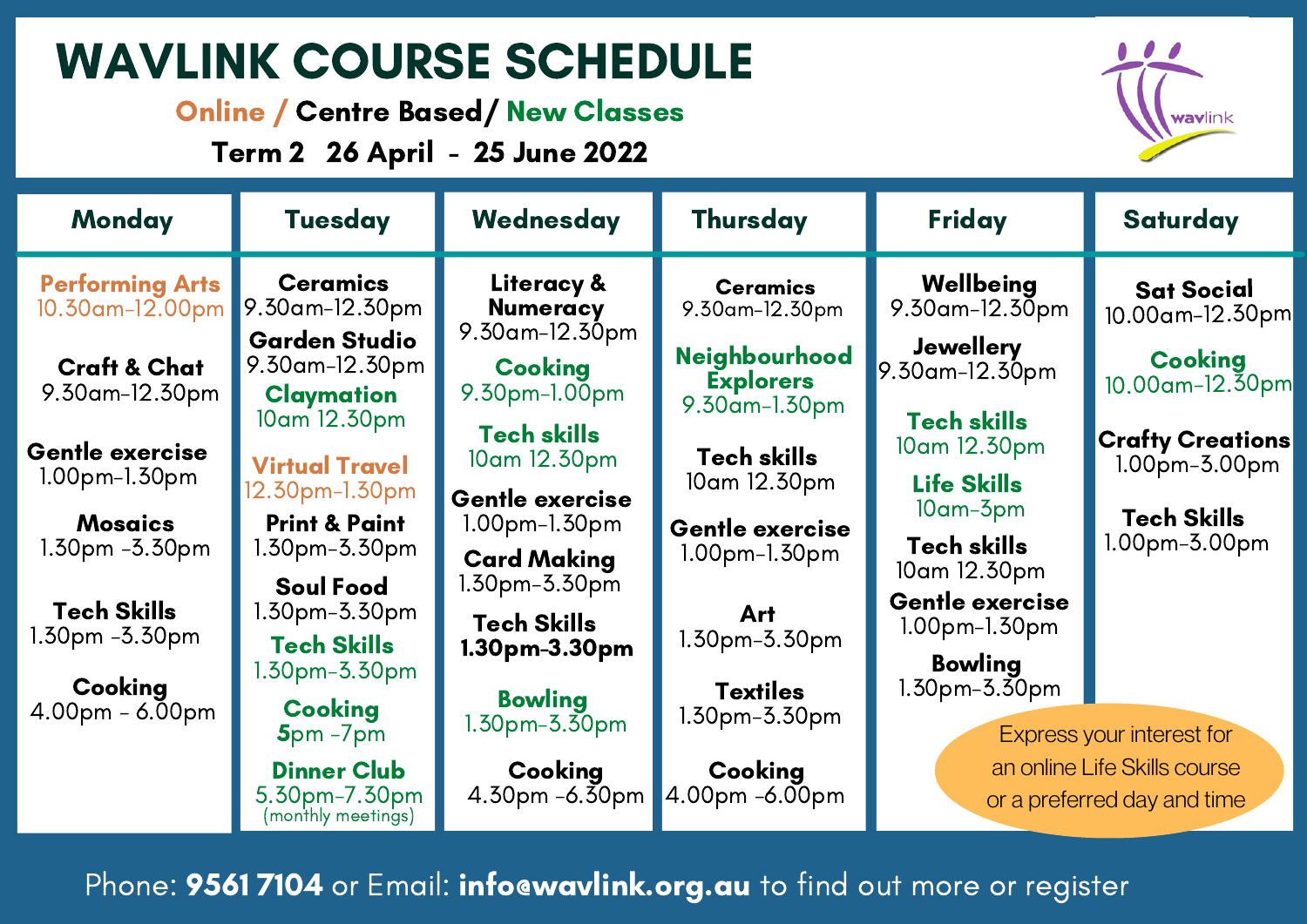#### Craft & Chat

A friendly and relaxed social group for individuals of all abilities to enjoy games group conversations and while working on creative craft projects.

In Claymation students make their own models and use stop motion photography to tell a story.



#### Print and Paint

A free expression to design and craft unique paper using ink, acrylic and other mediums and then create uses for the paper.



م 9 ه

#### Life Skills

Suitable for people ready to develop more independence and improve everyday life skills. Includes meal prep, budgeting, self advocacy, communication and much more.

#### Performing Arts -online

Tech Skills/Claymation

Learn at your own pace about digital technology eg internet, email, MS Word

Express yourself! Sing, Dance, Act, learn about music and theatre and have a good time with a fun and friendly group of fellow performers.



#### Saturday Social

A friendly and relaxed group enjoying social games, trivia, gentle exercises, creative pursuits and other actvities.



#### **Ceramics**

Learn to create ceramic masterpieces from clay. Shaping, glazing and firing to produce unique works of art. Materials supplied.

## Mosaics

Students work on simple mosaic projects developing skills and knowledge around following a pattern and creating your own mosaic designs with paper or tiles.



#### Gentle Exercise

Join the team for movement, gentle exercise and relaxation for the body and the mind.



#### Dinner Club

Family, carers and friends to meet once a month for dinner at a local restuarant to chat and share food and stories.

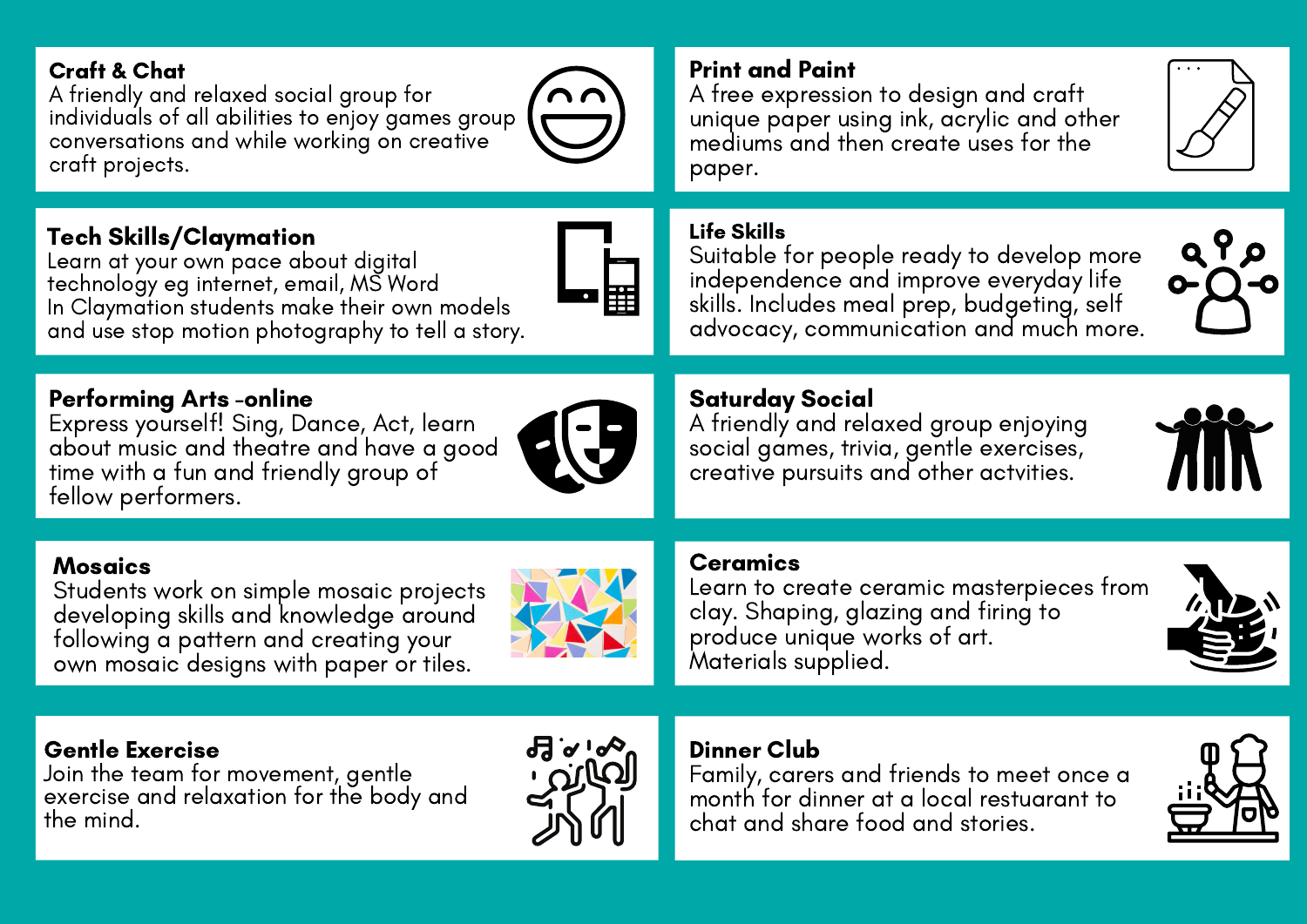#### **Jewellery**

Get lost in the fun and creative work that is Jewellery making. A social group where beginners explore the different colours and textures of beads.



### Virtual Travel - online

Take a virtual tour to places you have always wanted to visit. Learn interesting facts about different countries and cultures.

## Crafty Creations/Textiles

Creative projects in a social setting. Talk and laugh with others while working wth a variety of art and craft mediums and techniques.



## Bowling at Strike

Meet at Strike Bowling with your bowling buddies. Compete with yourself or others to improve your skills and score.



### Garden Studio

Students have the opportunity to nurture and cultivate plants and work on a variety of indoor and outdoor art based activities in a social environment.

#### Wellbeing

Take time to look after yourself in a friendly and supportive group. Activities include meditation, gentle exercises, holistic therapies and self care practices.

## Soul Food

Learn about nutrition, growing your own food, making simple healthy snacks, meditation and other creative actvities to feed your mind, body and soul.

## Art on Thursday

. Explore different styles of art such as cubism, abstract, impressionism, pop art and different cultural arts. Be inspired to create your own masterpieces.

#### Cooking

Enjoy cooking and experiencing foods from around the World. Learn about hygenic kitchen practices, food prep skills and chat about what is nutritional eating.



### Neighbourhood Explorers

Explore Melbourne by train, tram, bus and on foot. Visit interesting places and make new friends along the way.